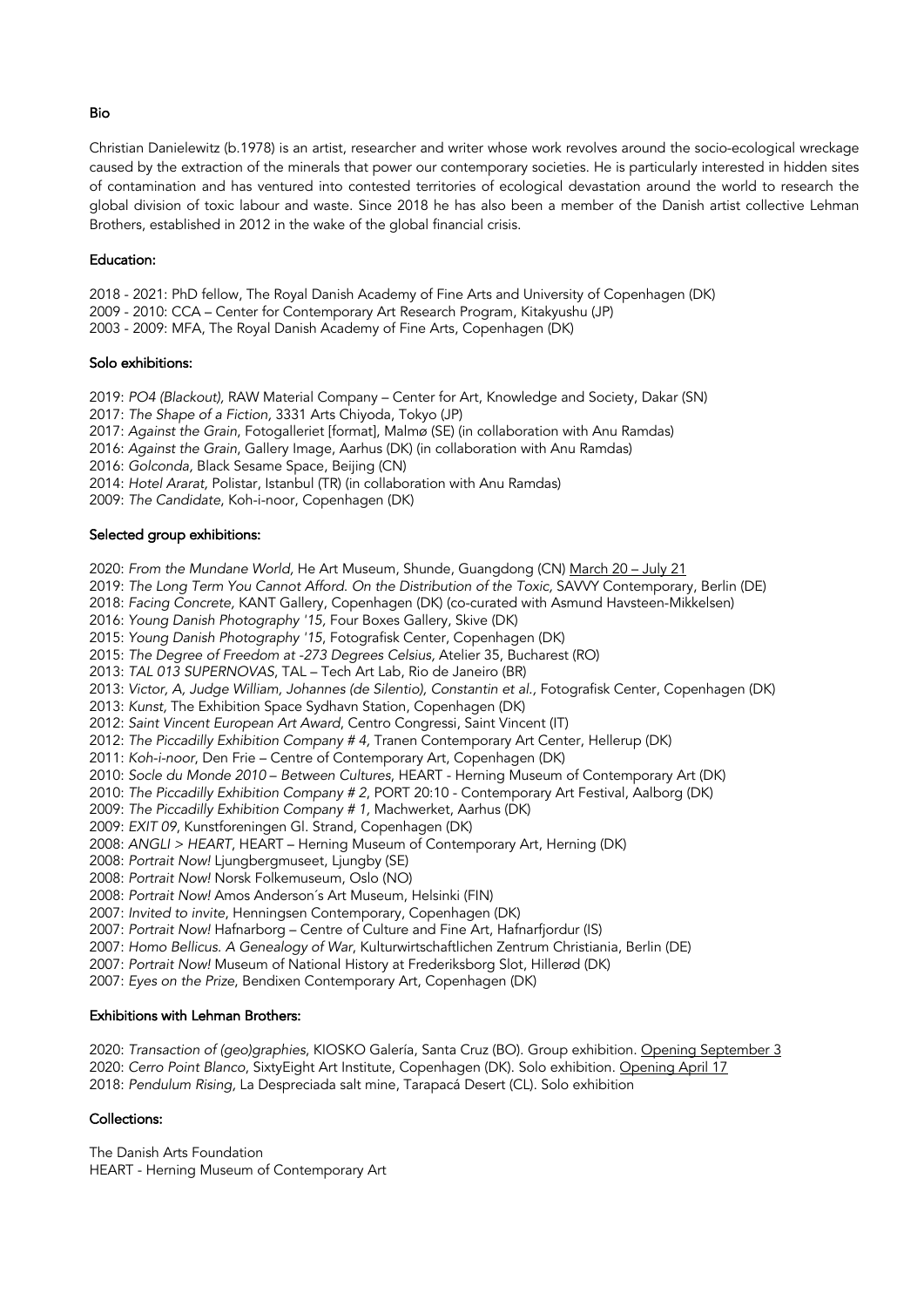#### International residencies:

2020: *SymbioticA,* University of Western Australia*,* Perth (WA) September 1 – November 30

2019: *Fremantle Arts Centre,* Fremantle (WA)

- 2019: *Residencias ARC,* Comuna de Freirina, Atacama (CL) (with Lehman Brothers)
- 2018: *RAW Material Company Center for Art, Knowledge and Society*, Dakar (SN)
- 2018: *Despina Residency Programme*, Rio de Janeiro (BR)

2017: *AIR 3331 Arts Chiyoda,* Tokyo (JP)

2016: *Institute for Provocation,* Beijing (CN) Granted by The Danish Arts Foundation

2013: *SALT Beyoglu,* Istanbul (TR) Granted by The Danish Arts Foundation

2013: *Can Lis*, Porto Petro, Illes Balears (ES) Granted by The Danish Arts Foundation

2012: *Townhouse Gallery,* Cairo (EG) Granted by The Danish Arts Foundation

### Selected publications:

*Phosphate Mining and the Paradox of Abundance.* Peer-reviewed essay published in Edge Effects, a digital magazine produced by the Center for Culture, History and Environment at The Nelson Institute for Environmental Studies, University of Wisconsin-Madison, 2019

*PO4 (Blackout),* 52 pages. Catalogue published by RAW Material Company on the occasion of the exhibition *PO4 (Blackout),* 2019. (with texts by Marie Hélène Pereira & Dulcie Abrahams Altass, Dana Liljegren, Dr. Iba Fall, Natural Justice Organisation, and Christian Danielewitz)

*Documenting the Invisible*. Peer-reviewed essay published in Ekfrase - Nordic Journal for Visual Culture no. 01-02-2017 (written in collaboration with Peter Ole Pedersen). Nominated for best article of the year by the Norwegian University Press

*Against the Grain,* 79 pages. Catalogue published by Antipyrine on the occasion of the exhibition *Against the Grain*, 2016 (with texts by Anu Ramdas, Lars Kiel Bertelsen, and Peter Ole Pedersen & Christian Danielewitz)

*White City - Black Desert / Black City - White Desert,* 112 pages. Artist book published by \*[asterisk], 2014 (in collaboration with Anu Ramdas)

*Hotel Ararat*. 20 pages. Catalogue self-published on the occasion of the exhibition *Hotel Ararat* at Polistar, 2014 (in collaboration with Anu Ramdas)

### Selected artist talks / conference papers:

2020: *Materiality of the Image,* Department of Arts and Cultural Studies, University of Copenhagen, Copenhagen (DK) 2019: *Artist talk* (with Lehman Brothers), Galería NAC, Santiago (CL)

2019: *Politics of Space – Articulations of Resistance in Art,* Arts & Globalization, Giudecca Art District, Venice (IT)

2018: *Dokumentarisme i kunsten – dokumentarisk samtidskunst,* Department of Art History, Aarhus University (DK)

2018: *State of the Art – A Multidisciplinary Collaboration Facing the Anthropocene,* KunstCentret Silkeborg Bad (DK)

2018: *Extreme Talks: Art & Science,* The Royal Danish Academy of Fine Arts - School of Architecture, Copenhagen (DK)

2018: *Vox-ARTIS,* RAW Material Company – Center for Art, Knowledge and Society, Dakar (SN)

2018: *Senado Tomado # 1,* Despina Residency Programme, Rio de Janeiro (BR)

2017: *Artist talk*, Art and Public Space, The National Academy of Fine Arts, Oslo (NO)

2017: *Artist talk* (with Anu Ramdas), Fotogalleriet [format], Malmø (SE)

2016: *Dark Value in the Visual Economy* (with Lars Kiel Bertelsen), Gallery Image, Aarhus (DK)

2016: *Global Challenges - International Photobiennale Symposium* (with Anu Ramdas), CPH Conference, Copenhagen (DK) 2015: *FotoForum*, Fotografisk Center, Copenhagen (DK)

### Selected grants / awards:

2019: The Danish Arts Foundation residency grant

2019: The Danish Arts Foundation residency grant (with Lehman Brothers)

2018: The Danish Arts Foundation work grant (with Lehman Brothers)

2018: The Danish Arts Foundation residency grant

2018: Novo Nordisk Fondens Mads Øvlisen practice-based PhD scholarship in art

2018: Grosserer L.F. Foghts Fond residency grant

2018: The Danish Arts Foundation residency grant

2017: Grosserer L.F. Foghts Fond residency grant

2017: The Danish Arts Foundation work grant

2017: The Danish Arts Foundation residency grant

2016: Akademiraadets Rejsefond

2015: Niels Wessel Bagges Honorary Grant